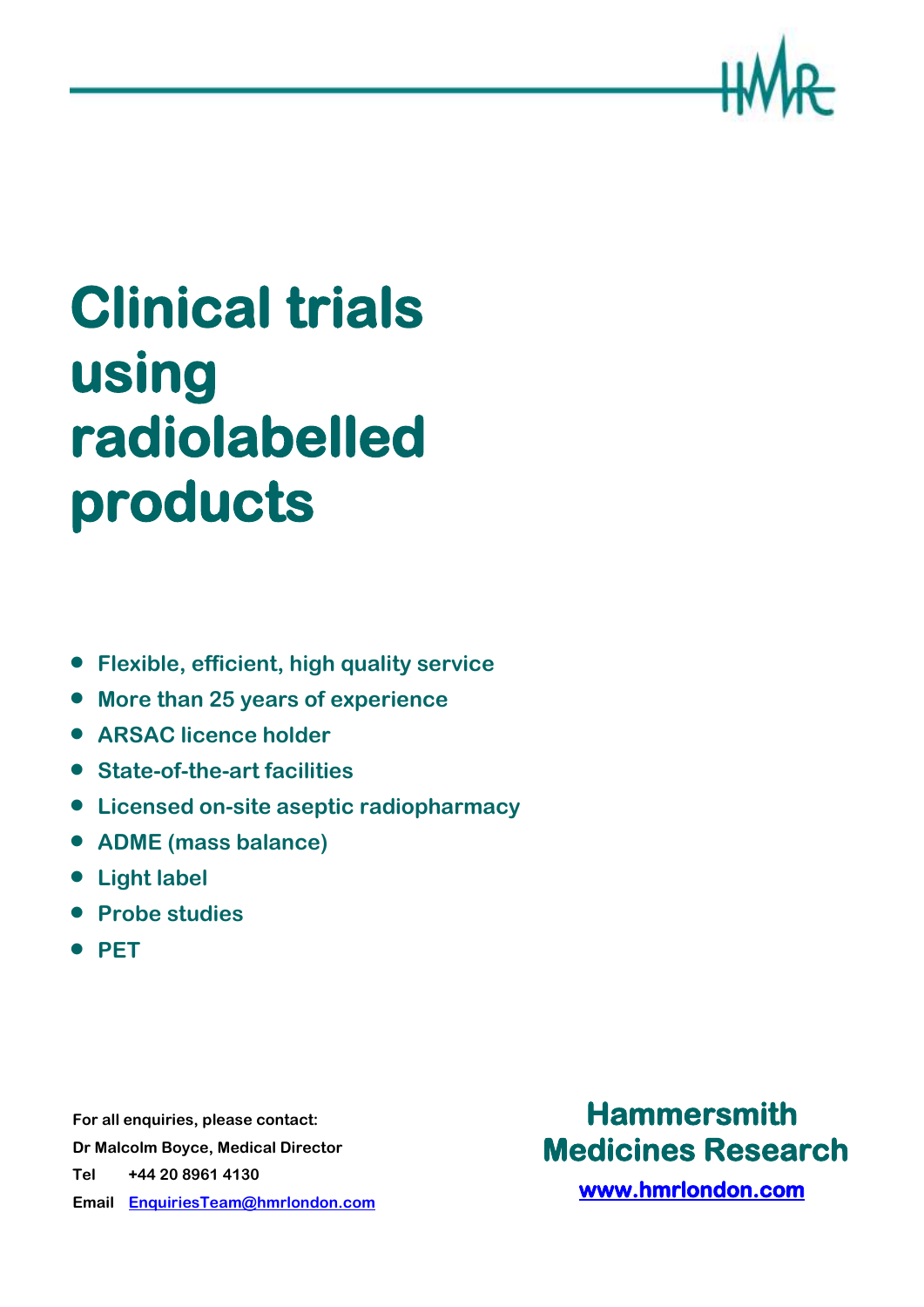Since 1993, Hammersmith Medicines Research (HMR) has supplied industry-leading services for early phase clinical trials. We have long and extensive experience in administration of radionuclides.

# **Radiopharmacy**

- On-site radiopharmacy with aseptic suite
- Licensed to manufacture capsules, suspensions, sterile or non-sterile solutions
- On-site QC of specific activity by LSC
- Secure IMP storage, with constant environmental monitoring

## **Wards**

- Separate wards for conventional and 'light label' doses of radionuclide
- Urine/faecal collection and processing suites

# **Laboratory**

- Dedicated area for processing radioactive samples
- Homogenisation of faecal collections
- Sample oxidiser
- LSC
- uHPLC

# **Supporting services**

- Dedicated project manager and clinical team
- Regulatory and ethics advice and applications
- Excellent recruitment and retention of volunteers
- Full data management, statistics, and medical writing capabilities

# **Our collaborators**

- PET: Invicro, a state-of-the-art imaging unit at nearby Hammersmith Hospital
- API synthesis to GMP: Pharmaron
- Accelerator mass spectrometry: Pharmaron